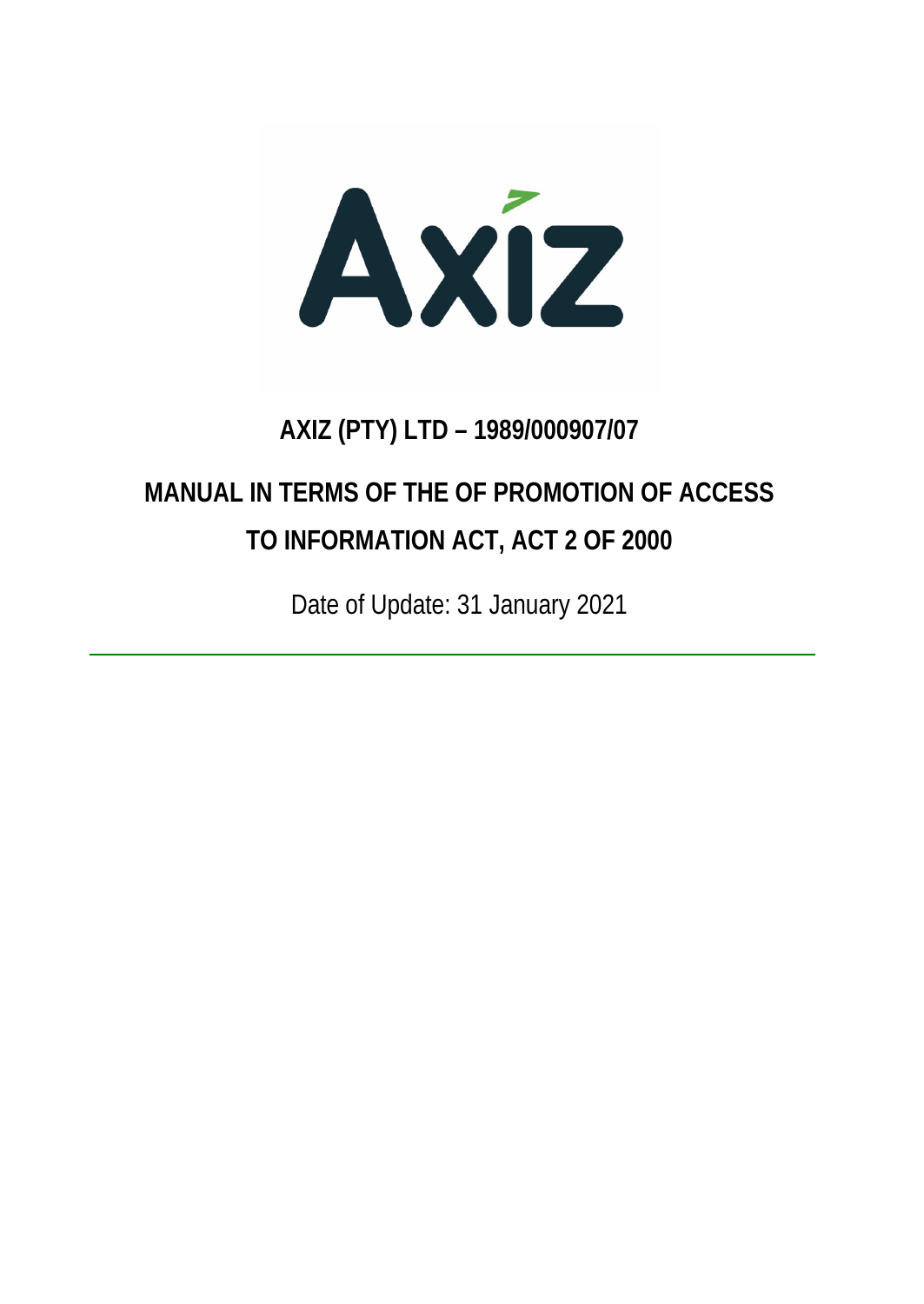

### **1. INTRODUCTION**

The Promotion of Access to Information Act, Act 2 Of 2000 ("**PAIA**") gives effect to the constitutional right of access to any information held by the State and any information that is held by another person and that is required for the exercise or protection of any rights.

This is the Information Manual in Terms of PAIA in respect of Axiz Proprietary Limited ("**Axiz**").

Axiz is an IT distribution and regarded as a private body in terms of PAIA.

| 2. | <b>CONTACT DETAILS</b><br><b>Postal Address</b> | PO Box 2794, Rivonia, Sandton, Gauteng, 2128                                                             |
|----|-------------------------------------------------|----------------------------------------------------------------------------------------------------------|
|    | <b>Physical Address</b>                         | International Business Gateway,<br>Corner New Road and 6th Road,<br>Midrand,<br>Gauteng,<br>South Africa |
|    | <b>Telephone Number</b>                         | 011 237 7000                                                                                             |
|    | Electronic Mail                                 | legal@axiz.com                                                                                           |
|    | <b>Chief Executive Officer</b>                  | Craig Brunsden                                                                                           |
|    | Information Officer                             | Sonja Sarjoo                                                                                             |

#### **3. PURPOSE OF THIS MANUAL**

- 3.1. This manual is a guide to accessing records held by Axiz and is intended to provide guidelines to the members of the public who wish to exercise their constitutional rights embodied in PAIA.
- 3.2. This manual contains a guide in respect of how to lodge a request for information, the types of records that are available, the grounds for refusal, what procedures will be followed in considering a request, the applicable fee structure and information on the applicable appeal procedures should you not be satisfied with the outcome of the request.

#### **4. THE PROTECTION OF PERSONAL INFORMATION ACT, NO. 4 OF 2013 ("POPI")**

POPI amends PAIA in certain instances. Under POPI the South African Human Rights Commission's ("the **SAHRC**") functions in terms of PAIA will be transferred to the Information Regulator. The SAHRC will however still retain its constitutional obligation to promote, protect and monitor the right of access to information as rights enshrined in the Constitution of the Republic of South Africa.

#### **5. DESCRIPTION OF HOW TO USE PAIA PREPARED BY THE SAHRC**

- 5.1. The SAHRC has compiled a guide in terms of section 10 of PAIA. The guide contains information required by any person wishing to exercise any right set out in PAIA.
- 5.2. The Guide is available in all of the official languages from the SAHRC:

*Address: Braampark Forum 3, 33 Hoofd Street Braamfontein Telephone: 011 877 3600 Website: [www.sahrc.org.za](http://www.sahrc.org.za/)*

#### Page **2** of **5**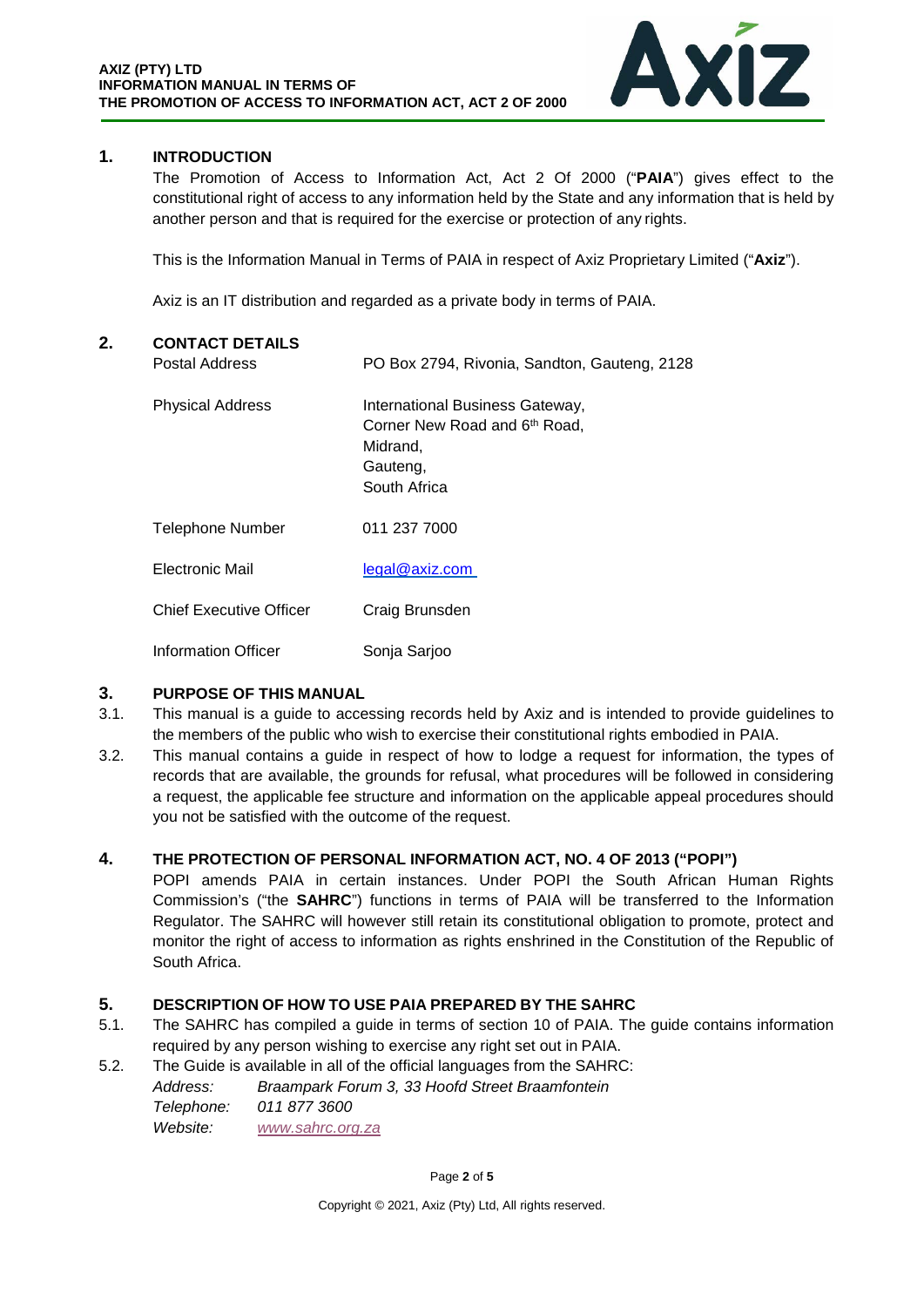

### **6. CATEGORIES OF RECORDS OF AXIZ WHICH ARE AVAILABLE WITHOUT A PERSON HAVING TO REQUEST ACCESS IN TERMS OF PAIA**

- 6.1. Records that are automatically available in terms of the Companies Act, No. 71 of 2008.
- 6.2. All information freely available on Axiz's website, namely www.Axiz.com, are automatically available to any person requesting the information and it is therefore not necessary to apply for access thereto in terms of PAIA.

#### **7. DESCRIPTION OF RECORDS OF AXIZ WHICH IS AVAILABLE IN ACCORDANCE WITH ANY LEGISLATION OTHER THAN PAIA**

- 7.1. Basic Conditions of Employment Act, Act 75 of 1997;
- 7.2. Companies Act, Act 71 of 2008;
- 7.3. Compensation for Occupational Injuries and Disease Act, Act 130 of 1993;
- 7.4. Employment Equity Act, Act 55 of 1998;
- 7.5. Income Tax Act, Act 58 of 1962;
- 7.6. Labour Relations Act, Act 66 of 1995;
- 7.7. Skills Development Act, Act 9 of 1999;
- 7.8. Unemployment Insurance Act, Act 63 of 1962;
- 7.9. Value Added Tax Act, Act 89 of 1991.

#### **8. INFORMATION HELD AT THE OFFICES OF THE BUSINESS**

#### 8.1. **Records under the Companies Act**

- Memorandum of Incorporation
- Minutes of meetings of the Board of Directors
- Minutes of meetings of Shareholders
- Records relating to the appointment of Directors, Auditors, Secretary, Public Officer and any other **Officer**
- Statutory registers

#### 8.2. **Financial Records**

- Accounting Records
- Annual Financial Statements
- Asset Register
- Banking records, bank statements, paid cheques, electronic banking records
- Invoices
- Rental Agreements
- Tax Returns

#### 8.3. **Income Tax Records**

- PAYE records
- Documents issued to employees or income tax purposes
- Records of payments made to the South African Revenue Services on behalf of employees.
- All other Statutory Compliances:
	- o Value Added Tax
	- o Securities Transfer Tax
	- o Regional Services Levies
	- o Skills Development Levies
	- o Unemployment Insurance Fund
	- o Workmen's Compensation

#### Page **3** of **5**

Copyright © 2021, Axiz (Pty) Ltd, All rights reserved.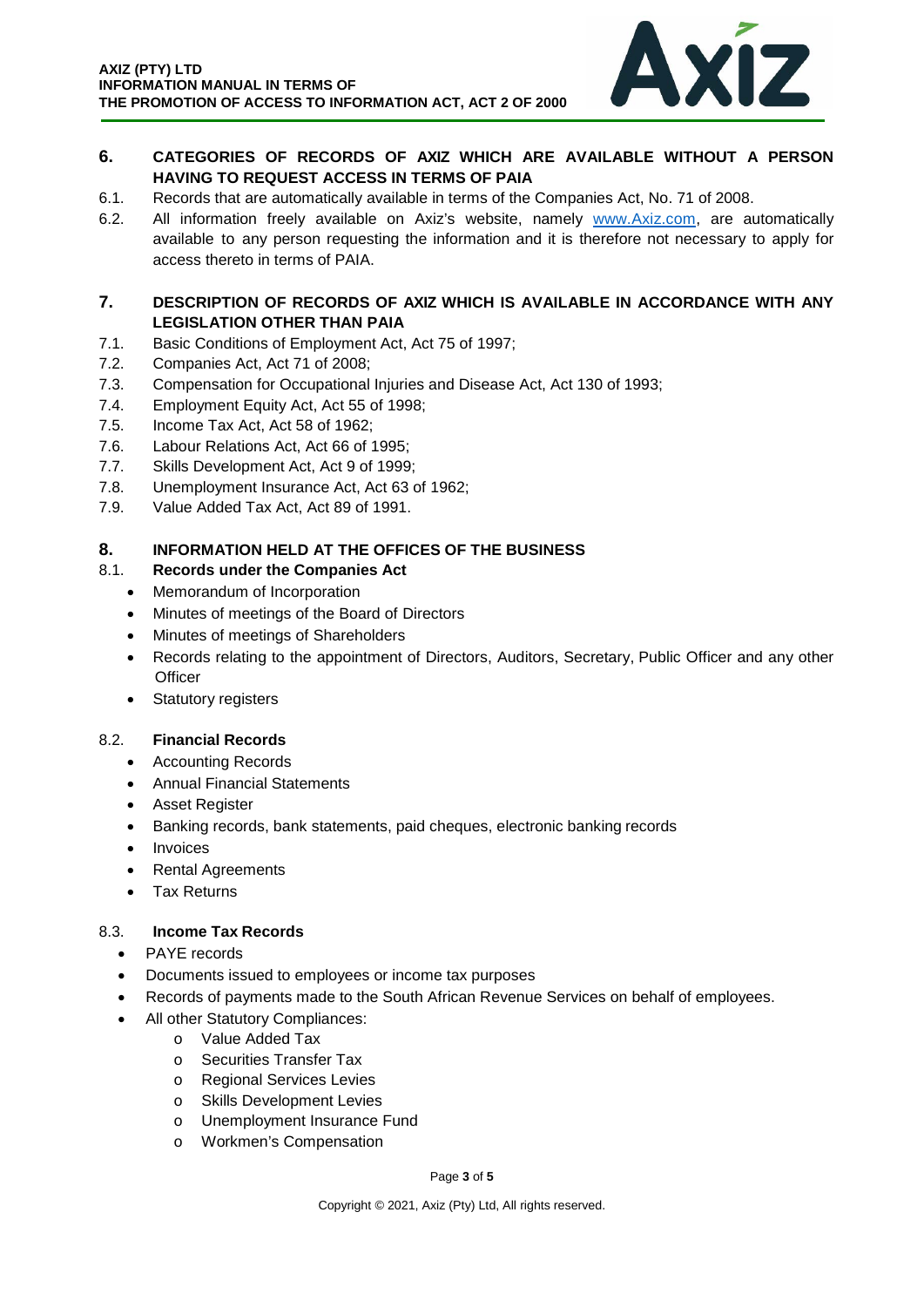

#### 8.4. **Personnel Documents and Records**

- Employment contracts
- Employment Equity Plan
- Disciplinary records
- Salary records
- SETA records
- Disciplinary code
- Leave records
- Training records
- Training Manuals

#### **9. DETAIL ON HOW TO MAKE A REQUEST**

- 9.1. The requester must comply with all the procedural requirements of PAIA relating to the request for access to a record.
- 9.2. The requester must complete Form C (available on the website of SAHRC) and submit this form together with a request fee to the Information Officer at the postal address, physical address or electronic mail address under Part 2 above.
- 9.3. The prescribed form must contain sufficient particularity in order to enable the Information Officer of Axiz to identify –
	- the records requested;
	- the identity of the requester;
	- which form of access is required;
	- the postal address or electronic mail address of the requester in the Republic of South Africa.
- 9.4. In the prescribed form **–**
	- the requester must identify the right that the requester is seeking to protect;
	- the requester must provide an explanation of why the requested record is required for the exercise or protection of any right;
	- if, in addition to a written reply, the requester wishes to be informed of the decision in respect of the request in any other manner, the requester must state the manner in which it wishes to be informed;
	- if the request is made on behalf of another person, then the requester must submit proof of the capacity in terms of which the requester is making the request, to the reasonable satisfaction of the Information Officer of Axiz.
- 9.5. Axiz will inform the requester within 30 (thirty) business days after receipt of the request of its decision whether or not to grant the request.
- 9.6. The 30 (thirty) day period may be extended with a further period of not more than 30 (thirty) business days if the request is for a large number of records or requires Axiz to search through a large volume of records or the records are not kept at the offices of Axiz.
- 9.7. If the request for access is granted, the notice will state the access fee (if any) to be paid upon access, the form in which the access will be given and that the requester may lodge an application with a court against the access fee to be paid or the form of access granted, and the procedure for lodging the court application.
- 9.8. If the request for access is refused, the notice will state adequate reasons for the refusal, including the provisions of PAIA relied upon and will state that the requester may lodge an application with a court against the refusal for the request, and the procedure (including the period) for lodging the application.